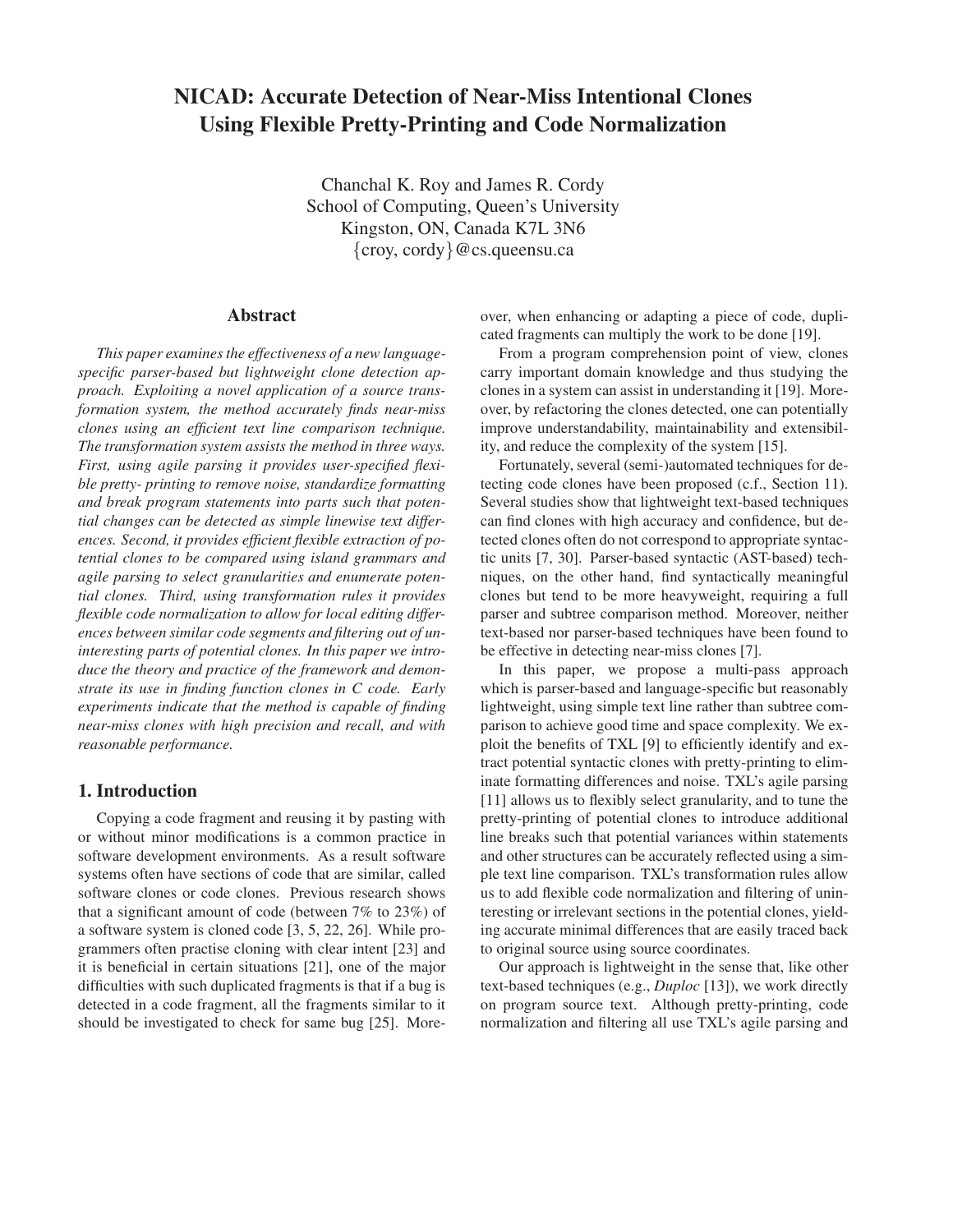transformation rules, they can be done on a source file-byfile basis and are scalably independent of the program's overall structure. The method can be applied to any language for which we have an approximate (pretty-printing) TXL grammar and (optionally) examples of the desired variances and code normalizations for the language. It is language-specific in that sense.

Although straightforward in TXL (for example, see [8]), in this work we are not aiming at detecting renamed or consistently renamed clones, where identifiers and literals may be changed in a copied fragment. We assume that in the case of intentional clones the user normally does not arbitrarily perform renaming operations on the reused code unless otherwise necessary. (However, Li et al. [25] have reported that there may actually be a significant number of renamed clones, and certainly we will attack this problem in future work.) There are also well established techniques to detect such parameterized clones (e.g., *Dup* [3]) and renamed clones (e.g., *CCFinder* [20]). Thus we are primarily aiming at near-miss clones resulting from intentionally copied fragments that may have undergone editing to adapt to the new context (see [29] for a range of examples).

The rest of the paper is organized as follows. Following a short introduction to TXL, agile parsing and island grammars in Section 2, we provide an overall summary of our approach in Section 3. In Section 4 we describe our flexible multi-granular method for extraction of potential clones using TXL. In Section 5 we discuss adapting pretty-printing to eliminate noise, standardize formatting and isolate variance to lines using agile parsing, and in Sections 6 and 7 we add TXL rules to allow for flexible code abstraction and filtering of potential clones respectively. In Section 8 we discuss optimizing the finding of near-miss clones using simple textline comparison of potential clones, and generating output in Section 9. Section 10 reports our first empirical results in using the framework to detect known function clones in two C programs. Finally, Section 11 discusses the relation of our work with previous techniques, and Section 12 concludes the paper with our next steps.

# **2. Background**

Our approach is based on lightweight agile parsing techniques supported by the TXL source transformation system. TXL [9] is a special-purpose programming language designed to provide rule-based source transformation using functional specification and interpretation. TXL programs have two main parts: a context-free grammar that describes the syntactic structure of inputs to be transformed, and a set of context-sensitive, example-like transformation rules organized in functional programming style.

TXL operates in three phases: *parse*, *transform*, and *unparse*. The parsing phase creates an internal representation of the input as a parse tree under control of a context-free grammar like the one for C *if- then-else* statement below. TXL grammars specify not only input forms for parsing, but also output pretty-printing for unparsing using the special markers [IN] (indent), [EX] (exdent) and [NL] (newline).

```
define if_statement
     'if ( [expr] ) [IN] [NL]<br>[statement] [EX][statement]
      [opt else_statement]
end define
define else_statement
      else [IN][NL]<br>[statement] [EX]
          [statement]
end define
```
The transformation phase transforms the parse trees created by the parser under control of a set of example-like transformation rules that easily express normalization and abstraction for clone detection, for example to anonymize *if* conditions or normalize identifiers. Finally, the TXL unparsing phase unparses the transformed parse tree to text output with standard spacing and pretty-printing under control of the grammar, and ignoring all input formatting. Commenting and spacing in the input are ignored by default (although it can be preserved if desired).

TXL supports agile parsing [11], which allows nonterminal definitions to be modified by *grammar overrides*, allowing programs to easily specify different interpretations of syntax and different pretty-printing in different programs based on the same grammar. For example, we override a program using the C grammar with the *if-then-else* definition above to modify the pretty-printing to eliminate indenting and newlines in the output:

```
redefine if_statement<br>'if ([expr] )
                       [statement] [opt else_statement]
end redefine
redefine else_statement
     'else [statement]
end redefine
```
Island grammars [12] are a grammar-based method for separating interesting parts of a program (features we are interested in) from uninteresting parts (other features, which need not be precisely parsed). In our context, island grammars provide a simple mechanism to identify the interesting elements to be compared as potential clones. Island grammars also provide robustness [27] by allowing us to use semi-parisng for the language (or dialect) of interest. Island grammars can be coded in TXL either directly in the language grammar or using grammar overrides to specify a dialect of the language in which the islands are embedded.

#### **3. Proposed Approach**

This work is an adaptation and significant extension of our previous work on detecting near-miss clones in HTML documents [10], which made use of a robust island grammar to identify and isolate syntactic constructs such as HTML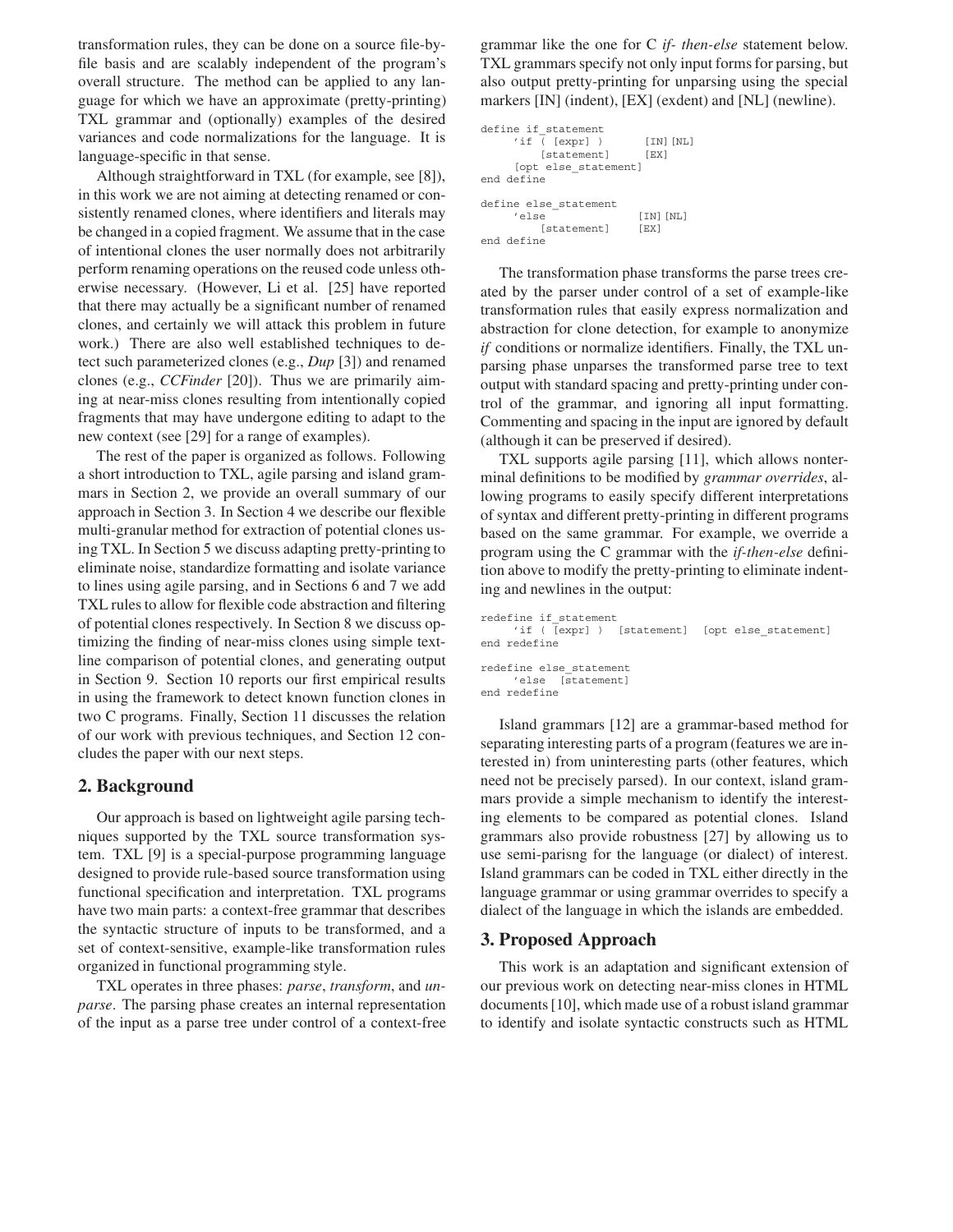tables and forms as potential clones. The grammar separated constructs interesting as potential clones (the islands) from the unparsed rest of the HTML code (the water), extracting the islands as a directory of potential clone files to be compared as text lines using the Unix *diff* utility.

In this work, we further explore and extend the basic idea of the approach in the context of clone detection for systems written in C. It differs from our previous work in a general framework using flexible pretty-printing, code normalization and filtering, with fundamental improvements in the comparison algorithm, clustering of potential clones and output generation.

Figure 1 represents a conceptual diagram of our new clone detection process. We call our prototype *NICAD*, a loose acronym for *Accurate Detection of Near-miss Intentional Clones*. The main distinguishing characteristics of our method are the identification and extraction of the set of potential clones, the flexible pretty-printing, normalization and filtering of the potential clone set, the clustering of potential clones to minimize comparison cost, and the reporting of results in terms of original source. In the following sections we provide a detailed description of each component of this new process.

## **4. Extraction of Potential Clones**

Every clone extraction tool designates – sometimes implicitly – the notion of a "minimal clone", the smallest piece of code that the tool considers to be worthwhile to examine on its own. This step is important for two reasons: it reduces the amount of work the clone detector has to do, and makes the results more usable and relevant. The amount of work is cut because the tool does not spend time looking for clones of program entities that are too small, and the results are improved because they are not polluted with information about the "cloning" of single tokens or (small groups of) statements.

As in our previous approach, the clone extractor is responsible for enforcing these minimal clone restrictions. Its task is to extract potential structural clones from the source code for further study, and it is responsible for extracting features no smaller than our designated minimal clone.

The definition of a minimal clone can vary from language to language and application to application. In the case of C systems, we often choose individual structured blocks that are at least 6 lines of source code as minimal clones. However, one could choose any level of structural granularity. For example, we could choose only the whole functions of a system, or the structured statements, or *beginend* blocks of a certain minimum size.

In our system, we exploit agile parsing and the TXL *extract* function to enumerate our potential clones. The extract function, denoted [ˆ ] in TXL, automatically extracts a set of all embedded instances of one grammatical type (e.g., *statement*), given an instance of another (e.g., *function definition*). Using grammar overrides, we modify the grammar to capture our minimal clones in special nonterminals which can be extracted using a single invocation of the *extract* function. Each potential clone is extracted only once, but if the potential clone we are interested in is nested, the inner candidate is listed twice: once inside its parent and once on its own. All extracted potential clones are stored as text files, annotated with the original source file names and beginning and ending source line numbers of their origin.

During extraction, potential clone files are also automatically stripped of formatting and comments and prettyprinted by TXL according to the grammar's formatting cues. Pretty-printing ensures consistent layout and spacing of code for later comparisons. When code is cloned, it is often changed – whitespace and comments are inserted or removed, block markers are moved around to suit the developer's taste, and so on. Whitespace and comment removal might address these changes to some degree, but does not necessarily eliminate them. Standard pretty-printing guarantees that all code has uniform layout and line breaks, yielding an improvement in comparison accuracy.

#### **5. Flexible Pretty-Printing**

In addition to removing the formatting and layout differences between code segments using standard prettyprinting, we can also exploit TXL's agile parsing to introduce flexible pretty-printing specific to clone detection. This special pretty-printing helps us to break different parts of a statement into several lines so that local changes to the parts of a statement can be isolated using a simple line-comparison. Unlike token-based techniques (e.g., *CCFinder*) where each token is an item of the tokensequence, we allow different parts of a statement to be compared at different granularities, appropriate to the particular language structure. An item to be compared in our method may contain one token, or several tokens, according to the particular pretty-printing rules we choose. Because we use a fast text-line-based technique for comparing potential clones to each other, pretty-printing to spread the code over more lines increases the granularity and allows us to choose the appropriate granularity for each particular language and context.

To see the effectiveness of such feature-specific prettyprinting, let us consider three code fragments, each only with only a single fragment (a *for* loop header).

```
Segment 1: for (i=0; i<10; i++)Segment 2: for (i=1; i<10; i++)Segment 3: for (j=2; j<100; j++)
```
With a typical line-based technique (e.g.,*Duploc* [13]) with no normalization/transformation option selected, all the three segments are different. With a classical tokenbased technique (e.g., *CCFinder* [20]) with identifier normalizations, all the segments will be similar and returned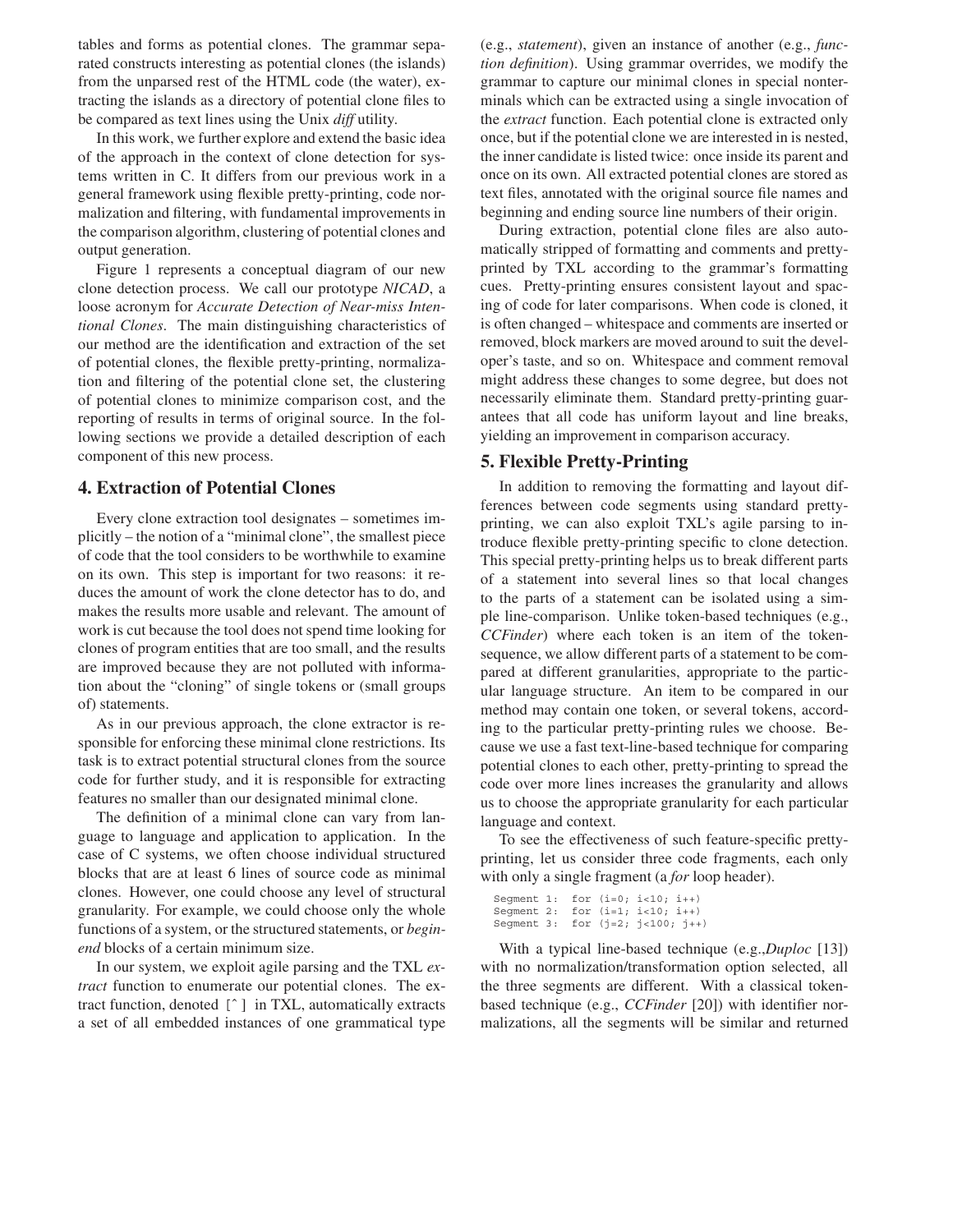

**Figure 1.** Proposed Clone Detection Process

**Table 1.** Pretty-printing and Comparing

| Line                    | Segment1   | Segment <sub>2</sub> | Segment <sub>3</sub> | Comparison |       |                                |  |
|-------------------------|------------|----------------------|----------------------|------------|-------|--------------------------------|--|
| No.                     |            |                      |                      | S1&S2      | S1&S3 | S <sub>2</sub> &S <sub>3</sub> |  |
|                         | for (      | for (                | for (                |            |       |                                |  |
|                         | $i = 0$ ;  | $i = 1$ ;            | $= 2:$               |            |       |                                |  |
|                         | $i < 10$ ; | $i < 10$ ;           | $< 100$ ;            |            |       |                                |  |
| 4                       | $i++$      | $i++$                | i++)                 |            |       |                                |  |
| <b>Total Matches</b>    |            |                      |                      |            |       |                                |  |
| <b>Total Mismatches</b> |            |                      |                      |            |       |                                |  |

as clones. With a classical AST-based technique (e.g., *CloneDR* [5]) where a hashing is used to ignore the leaves of the trees, these three segments will be still similar and will be returned as clones. In fact, using the general definition of clones where only syntactic similarity is considered (e.g., the Type II clones of [7]), these are indeed clones and form a clone class.

In this study, we are primarily interested in accurately finding copied fragments edited following pasting. We anticipate that if a code fragment is intentionally copied for reuse (if the purpose is not plagiarism), then the chances of consistent renaming, or renaming only identifiers and literals, are low (although of course it is also interesting to find such clones [25] and we plan to do so in our future work). Thus, in our study, while *segment 1* and *segment 2* form a clone pair (only the initialization value of *i* changes), *segment 3* probably does not form any clone pairs with *segment 1* or *segment 2*, because there are several changes, including the variable name.

With a careful pretty-printing (and an appropriate similarity threshold) for the code segments, we can more clearly see that while *segment 1* and *segment 2* are clones, *segment 3* is not. Table 1 shows a comparison where our prettyprinting has been used to break all *for* headers into into four separate lines. Using a naive line-by-line text comparison of the segments and a reasonable similarity threshold, we can accurately determine the similarity between the segments. If we now consider a size-sensitive similarity threshold (see Section 8) of 70%, we can see that only *segment 1* and *segment 2* (with similarity 75%) form a clone pair. Both *seg-* *ment 1* and *segment 3*, and *segment 2* and *segment 3* are only 25% similar, and thus cannot form clone pairs. We could further break down the code segments such that each token is formatted to a separate line and then catch more changes in the code segments. However, in that case, we would have to reduce the similarity threshold, and in the same time, time complexity would increase.

In TXL specifying such precise flexible pretty-printing is simple. One needs only to override the grammar definition of the intended statement. For example, consider the following TXL grammar definition for *for* headers in C.

```
define for_head
    'for ([opt expr]'; [opt expr]'; [opt expr])
end define
```
Using grammar overrides we can redefine the grammar to break *for* headers into four parts, each on a different line (as in Table 1), simply by adding "[*NL*]" (new line) formatting cues to the grammar for each part as follows.

```
redefine for_head
      '\text{for} [NL]
      [opt expr] '; [NL]<br>[opt expr] '; [NL]
      [opt expr] ';
      [opt expr] ) [NL]
      [statement]
end redefine
```
Let us consider another example, a function call, say *foo(len, sum)*. A typical approach would either normalize this call as  $id($ , or as  $id(id, id)$  and then apply an exact matching algorithm. In the first case, all function calls in the code are treated as the same and thus clone detection may generate many false positives. In the second case, all function calls that have two parameters will match, again generating many false matches and in the same time may miss some potential matches (e.g., overloaded function calls in C++ where only number of parameters is changed).

Using flexible pretty-printing, we can stay in the middle. For example, we may consider that for a function call, at least the function name or the number of parameters (and possibly names of the parameters) should be same to have a match with other function calls. We can do this using the same pretty-printing technique, using TXL formatting to break function calls into two lines, the function name,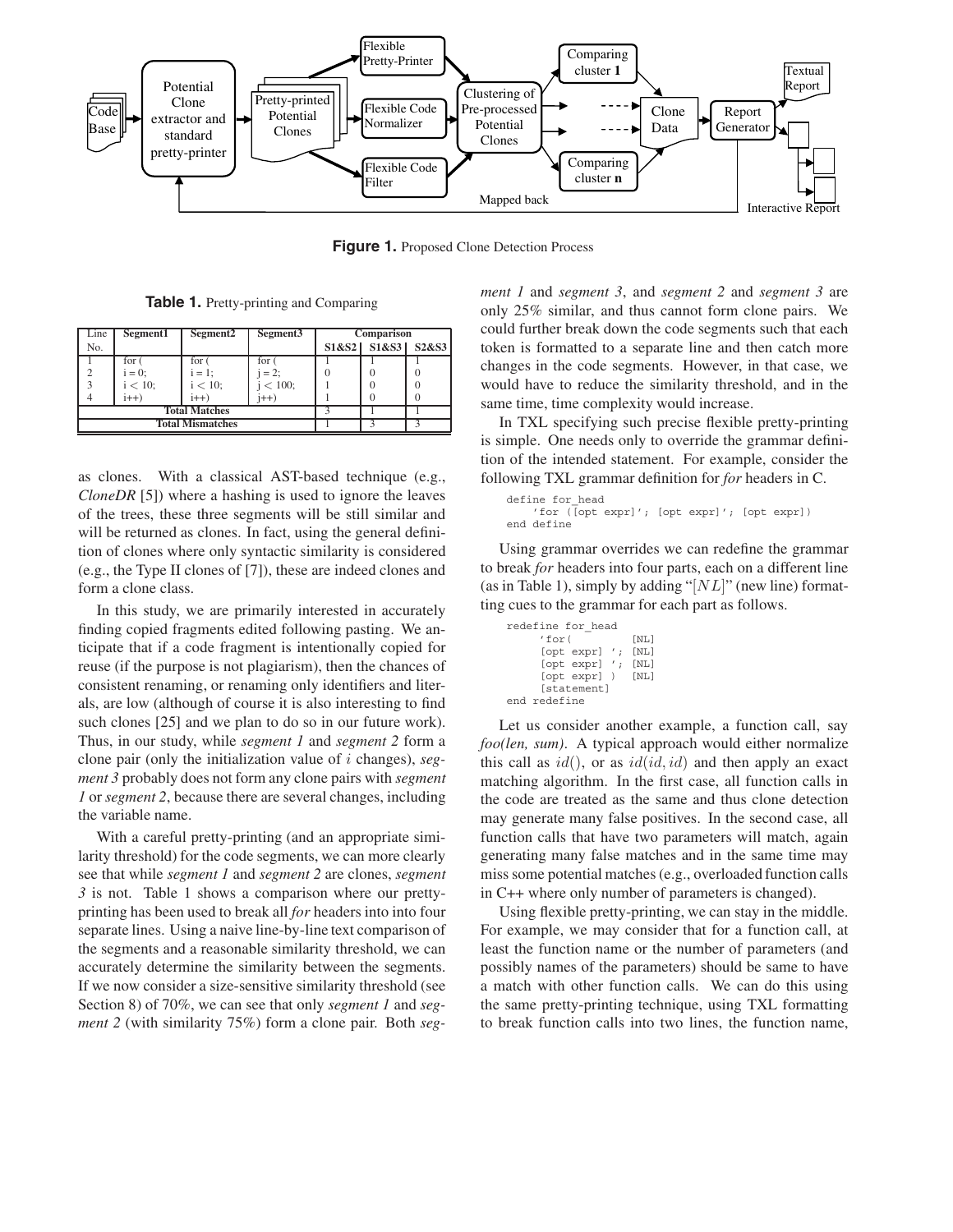*foo* in one line and its parameters (*len, sum*) on another. If there is another function call in another segment, say *foo(len, sum, product)* (function overloading), it will similarly be broken into two lines by the pretty-printer. Using a naive text-line-based comparison of the two prettyprinted segments, we can see that these two function calls are neither exactly similar nor completely dissimilar. They are in fact in the middle, neither similar (as in normalizing both to *id*()) nor dissimilar (as in normalizing the first call to *id*(*id, id*) and the second to *id*(*id, id, id*)). Using sizesensitive similarity, they are 50% similar. In the same way, we can assign similarity values to each of the statements in the two code segments and more accurately assess the possibility that they are clones.

In the prototype implementation of our method for C, the user can either select from a set of flags controlling the breaking level for each of the statements on how the prettyprinting should be performed, or can change the TXL grammar overrides by hand to achieve other custom granularities.

## **6. Flexible Code Normalization**

While flexible pretty-printing helps us to find near-miss clones, it may require us to adjust the similarity threshold as well (e.g., the more fine-grained the break-up of a statement, the higher the dissimilarity threshold might be). In addition, as with all other methods, it may not be possible to predict in advance where possible changes might have been made in a cloned fragment. Using TXL transformation rules in addition to its parsing and pretty- printing capabilities, we can easily normalize parts of a statement (or whole statements of a given type) to ignore editing differences. By adding normalization to our pretty-printing, we can detect near-miss clones even with a 100% similarity threshold.

Unlike other classical token-based methods, our flexible normalization is not simply limited to global replacement, for example of all identifiers and literals, or simple abstraction, for example of loop bodies. Using TXL rules we can choose to normalize only certain parts of a statement or only statements of a certain type, for example, only *if* statements. Thus we can choose to normalize only those parts that we expect to vary. Using TXL patterns, we can also provide flexibility in applying the normalization, for example choosing only to normalize within a certain type of statement or within a certain level of nesting. In this way, we can be sure of the locations of potential changes in a detected cloned fragment when 100% similarity is used in the comparison phase.

We can also apply both flexible pretty-printing and flexible code normalization together in combination with a dissimilarity threshold (e.g., 90% similarity). This allows us to find near-miss clones that may have changed not only in the normalized places but also some other arbitrary parts that we could not anticipate in code normalization. To see effec-

**Table 2.** Typical normalization of an if-then-else

| Original Statement                       | <b>Typical Normalization</b>                    |
|------------------------------------------|-------------------------------------------------|
| if $(x < (n + y))$<br>$m = (y + c) - x;$ | if $(id < (id + id))$<br>$id = (id + id) - id;$ |
| else                                     | else                                            |
| $m = y;$                                 | $id = id;$                                      |

tiveness of such flexible code normalization, let us consider the case of normalizing conditional statements in C.

TXL rules allow us to easily customize and localize normalizations by language feature and context. As an example, we can choose to custom normalize conditional statements. In general there are several conditional statements in a programming language, and using TXL rules we can target only certain ones, and normalize each of them in the most appropriate way. For example, in the case of the C *if-then-else* statement, we can choose just to normalize the *control* part of the statement.

Consider the C *if-then-else* statement of Table 2 (left column). A typical token-based approach will apply global lexical normalization and produce something like the code shown in the right column of Table 2. As general normalization is applied to the entire source, such an approach can produce many false positives [7]. In our method, we apply neither general lexical normalization nor exact string matching. As with flexible pretty-printing, we stay in the middle. For a conditional statement, we can first focus on the control part, keeping the other parts unchanged (or left to other custom normalizations).

In our example, we could simply normalize the control part,  $(x < (n + y))$  to *AnyControl*. Clones obtained using such a normalization will have the possibility of having only the control parts edited. However, it may also generate false positives as it normalizes the entire control part. So instead, we could apply the traditional normalization, but only on the control part. For example,  $(x < (n + y))$ could be normalized to  $(id < (id + id))$  and keep the other parts of the *if-then-else* statement unchanged. (In TXL, this can be implemented using simply the scoped application of a transformation subrule instead of a direct change.) As only the control part is normalized and other parts are unchanged, there will likely be fewer false positives than the general normalization. However, since all the identifiers of the control part are normalized, this could still return false positives.

So we can consider an even more restricted normalization. We can apply normalization only on the right hand side of the control expression, for example to normalize  $(x < (n + y))$  to  $(x < (id + id))$ , keeping the left part unchanged. This will allow identifier changes on the major part of the control, and at the same time avoid false positives as the left-part is unchanged. However, all the above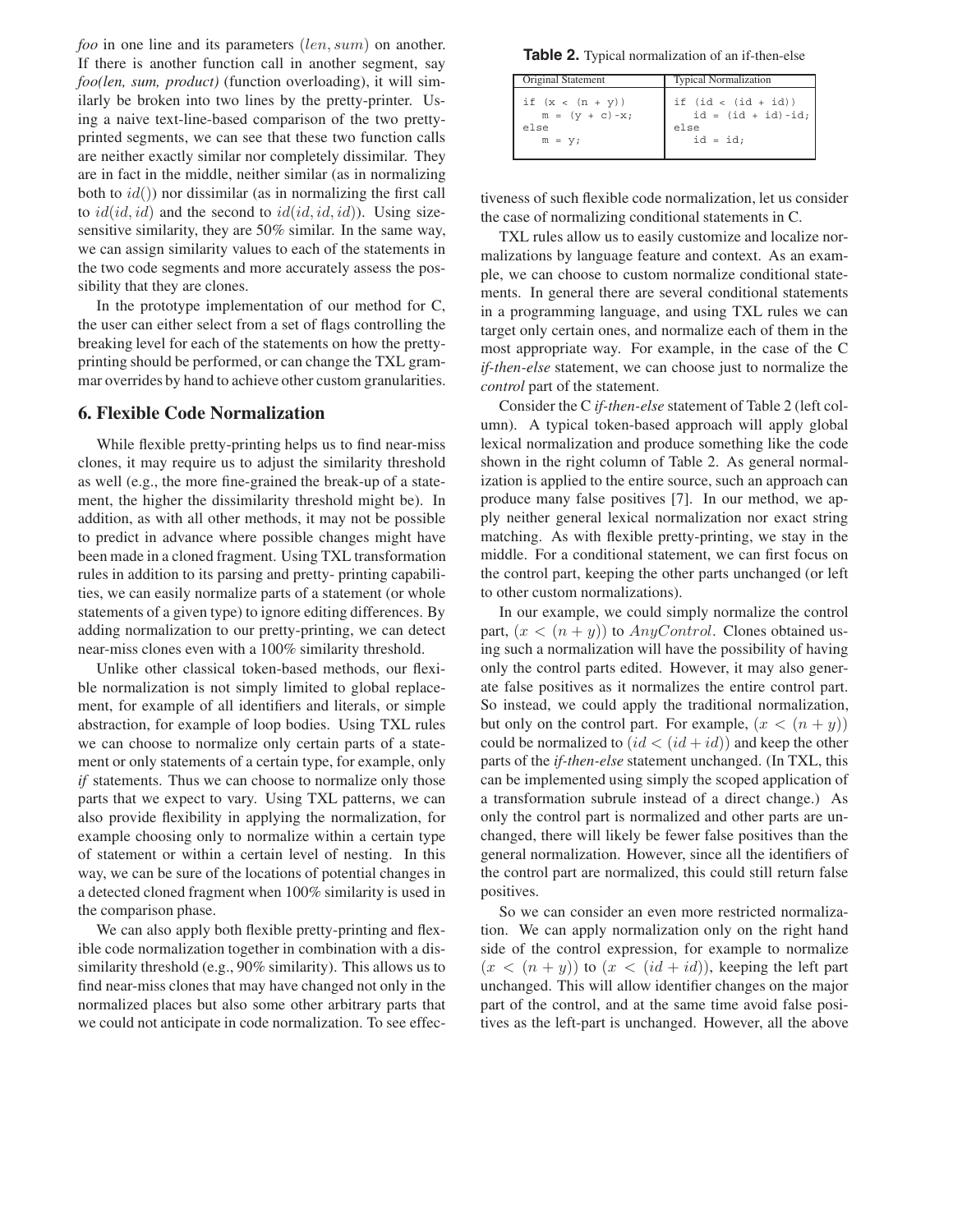normalizations can miss clones that have been structurally modified in the control part only (e.g.,  $(x < (n+y))$ ) could be changed to  $(x < (n^*y))$ .

In the end we might refine to a more general normalization. For example, we can normalize  $(x < (n * y))$  to  $(x < rightControl)$ . While this will allow more structural changes, it will avoid false positives in two ways. First, its left part is unchanged and second, other parts of the *ifthen-else* statement are either unchanged or normalized by other applicable options. Moreover, clones obtained with this normalization can indicate that possible changes are made on the right-part of the control. To make it more generalized, we can normalize the control to (*lef tControl < rightControl*) or just simply *AnyControl* as mentioned earlier. In a similar way, we can custom normalize the control parts of other statements appropriately to their context. For example, the control part in the *for-loop*, *while-loop* or even in the assignment statement (e.g.  $x = (x > 0) : 1 : 0$ ) can be normalized either in the same way, or in different ways using other TXL rules. One has the option of normalizing the different types of controls to different IDs, or to a single ID. For example, the following TXL rule normalizes the control part of all the *if-then-else* statements to the specific ID *AnyIfControl*.

```
rule ifElseNormalization
     replace $ [statement]
         'if ( Expr1 [expr])
             ThenPart [statement]
        OptElsePart [opt else_statement]
     by
         'if ('AnyIfControl)
             ThenPart
         OptElsePart
end rule
```
With this rule, the code segment of Table 2 (left-column) will be transformed to:

```
if (AnyIfControl)
       \mathfrak{m} \ = \ (\mathfrak{y} \ + \ \mathbf{c}) \ \text{-}\mathbf{x} \, ;else
      m = y;
```
Such a normalization of the control part allows arbitrary changes in the control conditions of the copy/pasted segments and our method can efficiently detect them as clones.

As in Basit et al. [4], we also allow for flexible tokenization. We provide an option for equating different token classes, for example to assign the same ID to different but similar data types such as *int, short, long, float, double* depending on user choice.

#### **7. Flexible Code Filtering**

Using agile parsing and source transformation we can also efficiently filter out code statements from potential clones according to user preferences. We can filter at any stage, either while extracting potential clones or separately following extraction. While extracting, we can use agile parsing and island grammars to filter out uninteresting statements from potential clones.

To filter out a certain type of statements after extracting potential clones, we can use TXL rules. Filtering out statements is simple and efficient in TXL, simply replacing the uninteresting statement by an empty one. For example, declaration and initialization statements are not major factors in affecting the logic of a code segment and thus could be ignored before comparison using a TXL rule to remove them. In a similar way, when searching for function clones, the function name and parameters can often be ignored. A sample TXL rule for filtering out all the declaration statement could be as follows:

```
rule declarationFiltering
    replace [repeat declaration_and_statement]
         DeclarationPart [declaration]
         Rest [repeat declaration and statement]
    by
         Rest
nd rule
```
#### **8. Comparing the Potential Clones**

Once the potential clones are extracted with preprocessing (with or without flexible pretty-printing, code normalization and filtering), they are fed to a comparison algorithm. In this paper, we have used a Longest Common Subsequence (LCS) algorithm for comparing the text lines of potential clones. The details of the algorithm are described elsewhere [17, 16], here we only provide an example of what it does and how it helps in finding clones. The LCS algorithm takes two sequences of items (each item is considered as string) as input and produces the longest sequence of items that is present in both sequences in the same order. For example, consider the following two sequences of items where each item/letter represents a string:

```
Sequence 1: a b c d f g h j q z
 Sequence 2: a b c d e f g i j k r x y z
The LCS algorithm will produce a new sequence I < Swhich can be obtained from the first sequence by deleting
some items, and from the second sequence by deleting some
others. The condition is that length(I \lt S >) should be
as long as possible. For the above two sequences, we find
I < S > as a b c d f g j z. Once the sequence is determined,
we use the number of unique items for both sequences as
a measure of similarity. In the following, we discuss how
this algorithm helps us in finding clones. The algorithm is
similar to the one employed by the Unix diff utility that we
have used in our previous work, but has been reimplemented
to be more efficient in our application.
```
To determine whether two potential clones really are clones of each other, we compare their pretty-printed and normalized sequences of text lines as items using LCS. Once we get the longest common subsequence of the two sequences, we determine the number of unique items in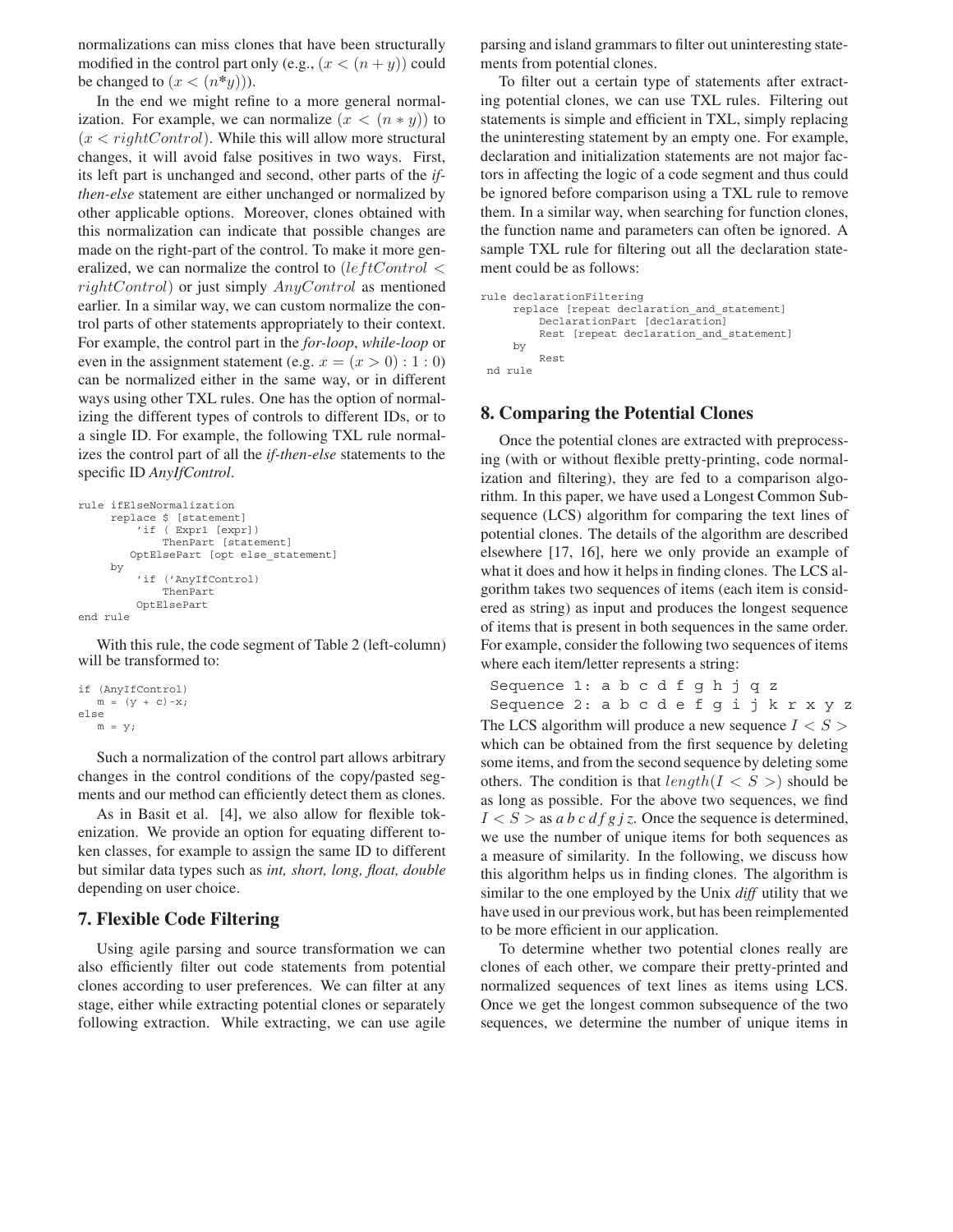**Table 3. Two Function Clones**

| Item             | Sequence 1 (Original Seg- | Sequence 2 (Copied and | Similarity |
|------------------|---------------------------|------------------------|------------|
| No.              | ment)                     | Edited Segment)        |            |
| 1                | void                      | void                   |            |
| $\frac{2}{3}$    | sumTimes                  | sumTimes               |            |
|                  | $(int n)$ {               | (int n)                |            |
| $\frac{4}{5}$    | float $sum =$             | float sum $=$          |            |
|                  | $0.0$ ;                   | $0.0$ ;                |            |
| 6                | $double product =$        | $double product =$     |            |
| $\boldsymbol{7}$ | $1.0$ ;                   | $1.0$ ;                |            |
| $\,$ 8 $\,$      | for $($                   | for (                  |            |
| 9                | $int i=1$ ;               | $int i=1$ ;            |            |
| 10               | $i \leq n$                | i<=n;                  |            |
| 11               | $i++$ ){                  | $i++$ ) {              |            |
| 12               | $sum =$                   | $sum =$                |            |
| 13               | $sum + i$                 | $sum + (i * i);$       |            |
| 14               | $product=$                | $product=$             |            |
| 15               | product $*$ i;            | product $*(i * i);$    |            |
| 16               | fun                       | fun                    |            |
| 17               | (sum, product);           | (sum, product);        |            |
| 18               |                           |                        |            |
|                  | Total Items $= 18$        | Total Items $=18$      |            |
|                  | Unique Items $= 2$        | Unique Items $= 2$     |            |
|                  | $UPI = 11.11\%$           | $UPI = 11.11\%$        |            |

each potential clone. For an item to be declared "common" between the two potential clone sequences, it is not enough for it to occur in both sequences; it has to be an item that occurs in the longest common subsequence of the two sequences. Correspondingly, the items that have to be deleted from the sequences to generate the longest common subsequence are considered to be unique to their respective sequences. In fact, an item that occurs in both sequences might be considered as unique to both of them if it is not part of the longest common subsequence. We then compute the percentage of unique items for each potential clone (i.e., item-sequence) usng the following equation:

 $Unique Percentage of \,Items \,(UPI) = \frac{No. \, of \, Unique \,Items * 100}{Total \, No. \, of \,Items}$ 

If these ratios for both line sequences are either zero or below a certain threshold, the sequences are considered to be clones of each other.

For example, consider the following code segment. Imagine that it is copied and edited in two places (e.g., *i* is replaced with *i* ∗ *i* for the assignment statements in the copied fragment), and assume that the UPI threshold (UPIT) is 30% for considering the two segments as clones.

```
void sumTimes (int n) {
 float sum=0.0;
 double product =1.0; // C1
 for (int i=1; i<=n; i++) {
       sum = sum + i ; //C2
       \texttt{product = product}\;\star\;\texttt{i}\;;\;\;fun(sum, product); //C3}
```
Following flexible pretty-printing (in this case without code normalization or filtering) of both segments, the corresponding sequences of the fragments are shown in Table 3. After finding the longest common subsequence, we calculate the UPI values for both the sequences. Since both sequences have UPI values (11%) below our assumed threshold (30%), they are considered to be clones.

**Table 4. Two Function Non-clones**

| Item                    | Sequence 1 (Original Seg- | Sequence 2 (Copied and       | Similarity   |
|-------------------------|---------------------------|------------------------------|--------------|
| No.                     | ment)                     | Edited Segment)              |              |
| 1                       | void                      | void                         | 1            |
| $\overline{2}$          | sumTimes                  | sumTimesExtended             | $\mathbf{0}$ |
| $\overline{\mathbf{3}}$ | $(int n) \{$              | (int n, int m, int x, int y) | $\bf{0}$     |
| $\frac{4}{5}$           | float $sum =$             | float sum $=$                | 1            |
|                         | $0.0$ ;                   | 0.0                          |              |
| 6                       | $double$ product $=$      | $double$ product $=$         |              |
| $\overline{7}$          | 1.0:                      | 1.0:                         | 1            |
|                         |                           | <b>10 Unique Lines</b>       | $\bf{0}$     |
| 8/18                    | for $($                   | for $($                      |              |
| 9/19                    | $int i=1$ ;               | $int i=1$ ;                  |              |
|                         | $10/20$ i $\leq$ = n;     | $i \leq n$ ;                 |              |
| 11/21                   | $i++$ ){                  | $i++$ ){                     |              |
| 12/22                   | $sum =$                   | $sum =$                      |              |
| 13/23                   | $sum + i$                 | $sum + (i * i);$             | 0            |
| 14/24                   | $product=$                | $product=$                   |              |
| 15/25                   | $product * i;$            | product $*(i * i);$          | 0            |
| 16/26                   | fun                       | fun                          |              |
| 17/27                   | (sum, product);           | (sum, product);              |              |
| 18/28                   |                           |                              | 1            |
|                         | Total Items $= 18$        | Total Items $= 28$           |              |
|                         | Unique Items $=$ 4        | Unique Items $= 14$          |              |
|                         | $UPI = 22.22%$            | $UPI = 50\%$                 |              |

Now consider another copy with several unique lines added, and some lines modified, including the function name and its parameters. From Table 4, we see that while the UPI value for the original segment (22.22%) is below the assumed UPI threshold (30%), the UPI value for the copied segment (50%) is above the assumed threshold and thus they are not considered to be clones.

From the above examples, we see that the UPI threshold is size-sensitive w.r.t. the number of items in the sequence (i.e., number of lines in the preprocessed potential clones, although one can choose in terms of original lines of code). For example, if UPI threshold is 30%, a potential clone of 10 lines can have a maximum of ((10 ∗ 30*/*100) = 3) three unique lines in compare to its counterpart potential clone. In addition to this size-sensitive threshold, one can also use other size-sensitive thresholds such as *maximum gap size* and *maximum number of gaps* in a sequence.

**Clustering and Overall Algorithm:** Because the LCS algorithm can only compare two potential clones at a time, in principle each potential clone needs to be compared with all of the others, making the comparisons very expensive. We have used a number of strategies to reduce the number of comparisons, based on the UPI thresholds chosen by the user. If the UPI threshold is 0% (i.e., we are looking for exact matches only), then only potential clones of the exact same size (number of pretty-printed lines) are compared to each other. If UPI threshold is greater than 0%, then a potential clone *x* is compared to another potential clone *y* if and only if *size*(*y*) in lines is in the range between  $size(x) - size(x) * UPTT/100$  and  $size(x) + size(x) * UPIT/100$ . In essence, this implements dynamic clustering based on the size (i.e., number of lines in the corresponding sequences) of the potential clones and the UPI threshold. In addition, potential clones that are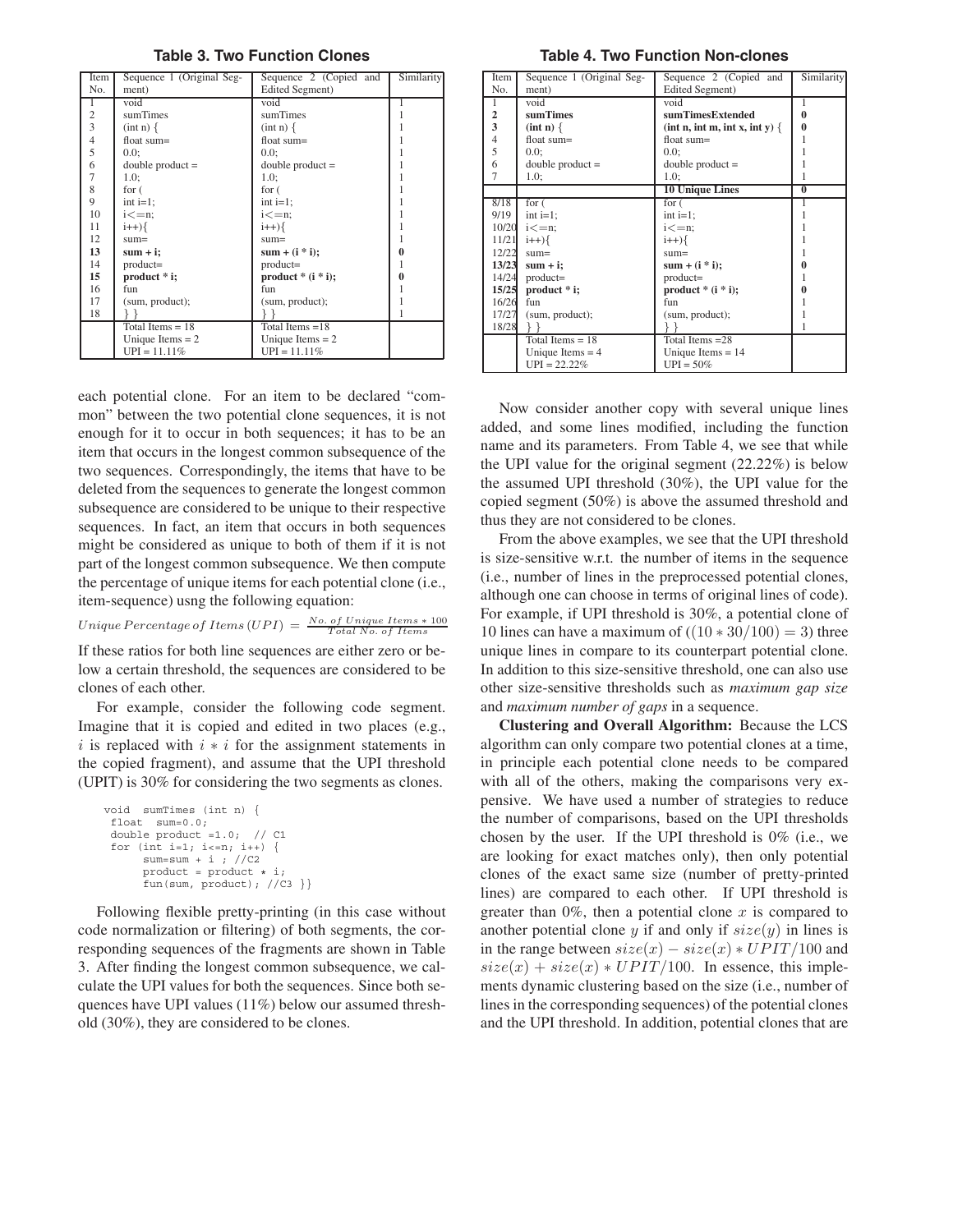below a certain threshold size (*Minimum Clone Size*) are either not extracted as potential clones or not compared.

**Generating Clone Classes:** Once all potential clones are compared and a correspondingly ordered clone pair database is formed, it is a simple step to generate clone classes from the database. If a potential clone  $P_i$ , forms a clone pair with another potential clone  $P_j$ , then all the other potential clones that form a clone pair with  $P_j$  are also included in the clone class and this continues recursively. As we maintain a unique ID for each potential clone and as the clone pair database is ordered by size, one can directly form all clone classes from the database without any computational bottleneck or post-processing. Note that when using this method with a UPI threshold greater than zero, the relation between clones is no longer strictly an equivalence relation since transitivity does not hold, and in the theoretical worst case all instances could be subsumed by the same class. Fortunately, in practice this is not an issue.

**Clone Classes Using Exemplars:** As in our previous work [10], we also provide the option of applying an even more efficient method to reduce the number of comparisons and find clone classes directly. Although in theory this approach might seem a little arbitrary and clearly can miss some clones, in practice it is very useful and misses very few. The method uses the first clone of each kind as an *exemplar* or distinguished representative of its clone class. When two potential clones *x* and *y* are compared and found to be clones, *y* is marked as being in the class *x*. That is, *x* is considered to be the exemplar for the pair. After this finding *y* is removed from the comparison set and never compared to anything else. Instead, *x* is compared to all other potential clones of the same cluster and any other matching potential clones are directly added to the class of *x*. For systems rich in clones, this optimization can reduce comparisons by a large factor. However, once again this is an approximation and in the theoretical worst case it might be possible that *x* is an exemplar of both *y* and *z* even though *y* and *z* should not form a clone pair.

**Time and Space Complexities:** While it is hard to estimate the exact computational and space complexities of this multi-phase detection approach, we can provide an overall estimate. Extraction of potential clones with flexible prettyprinting, code normalization and filtering using the TXL parser and transformation rules is clearly linear in time and space over the total size of the system, requiring three linear passes, one for parsing, one for normalization and filtering, and one for extraction.

Thus the only real performance issue is the comparison of extracted potential clones. In the worst case, one can artificially create a scenario where every potential clone must be compared with every other, requiring quadratic time and linear space in the number of potential clones. In the best case, with the optimizations above, if full code normalization allows us to use direct text comparison of only equally sized potential clones then we can do the whole set of comparisons in linear time. In practice the usual case lies somewhere between, closer to linear than quadratic since the dynamic clusters tend to be very small.

When full flexible code normalization is used, we can use exact text line comparison between potential clone pairs and the time for pair comparison is linear in the size of the potential clones. In the case where differences are allowed, the LCS algorithm used in our prototype for individual pair comparisons has a quadratic worst case time and space complexity. However, in our method the potential clones to be compared are orders of magnitude smaller than the entire system, and the individual comparison time and space is effectively approximated by a small constant per individual comparison. For example, when we had 125 potential clones to compare for *Weltab* using flexible pretty-printing of some statements (c.f., Section 10), there were 15,500 potential comparisons to make. However, using our method with a UPI threshold of 0%, it required only 139 actual comparisons. Further, when we increased the threshold to 10%, it still required only 295 actual comparisons, when the threshold was 20%, 464 actual comparisons, and when the threshold was 30%, 581 actual comparisons. For the small/medium-sized systems we experimented with, no entire computation took more than several seconds.

#### **9. Output Generation**

Our framework provides results in two different representations. The user can choose either one of the two or both. The first one is the traditional textual report of the clone class information where each clone class is shown with the corresponding file name and line numbers of the code segments, derived from the source file and line number annotations of the potential clones. The second is the visual representation as of our previous approach [10], which generates an HTML page showing the first code segment as an exemplar for each clone class. Each of the clone classes is linked to a number of secondary clone report pages that shows the other members of the same class. It is also possible to see the similarity values for each pair in the class.

#### **10. Experimental Results**

Thus far we have evaluated our approach on two small to medium-size C programs with promising results. The first program was *Abyss* [1], a small web server written in approximately 1,500 lines of C code. The second program was *Weltab* [6] , which is an election results program of approximately 11,000 lines. We have chosen these two systems as our first testbed for two reasons. First, in this first test we want to manually verify the clones found, which is obviously difficult or impossible with large systems. Second, there are already existing published results for *function*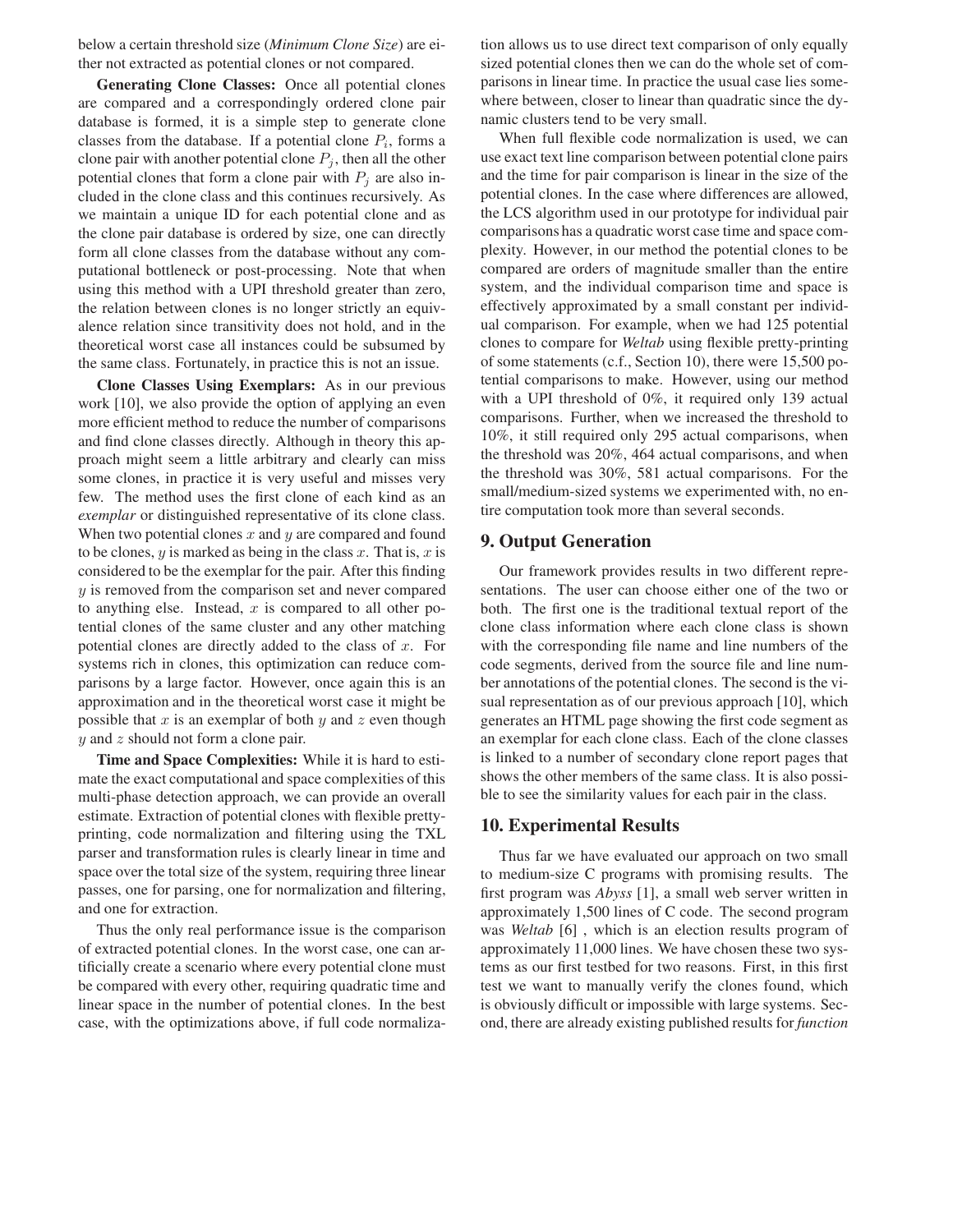*clones* available for these systems [31] that we can compare with. Moreover, *Weltab* has already been used in a well known tool comparison experiment [7].

Although our method can be used for finding clones of any granularity (c.f., Section 4), in our first experiment we have considered only clones of function granularity since there are already detailed published results available (with file and function names of all clones found). Tairas and Gray [31] report exact function clones in these systems allowing differences in function names and data types only.

For *Abyss* there are two previously reported clone classes/pairs (Class 1: *ConfGetToken* in *conf.c* and *Get-Token* in *http.c*, and Class 2: *ThreadRun* in *thread.c* and *ThreadStop* in *thread.c*). Using our new method we accurately found both of these two classes and one additional valid near-miss clone class (*ConfNextToken* in *conf.c* and *NextToken* in *http.c*) not previously reported.

In case of *Weltab* we have obtained eight exact match clone classes from 27 clone pairs using standard prettyprinting whereas Tairas and Gray [31] obtain only five exact match clone classes (which they report as four groups since they allow function name changes). The additional clone pairs/classes we obtained are (*prtpag* in *ejcn88.c* and *lans.c*), (*whoentrer* in *poll.c* and *spol.c*) and (*shead* in *samp.c* and *sped.c*). We confirmed our additional findings by checking the results submitted to the Bellon et al. tool comparison experiment [6, 7] by a metrics-based tool owner. This is interesting because in this case an ASTbased technique did not find even exact clones found by our method (although of course, other AST-based techniques might accurately detect these clones). By relaxing data types, they were able to detect three more classes that we also detected using a UPI threshold of 5%.

With *Weltab* we have also experimented with varying different options to assess their effect in finding clone pairs and clone classes. In Table 5, we provide the the number of clone pairs and clone classes found from *Weltab* using our method depending on the different options we used. The first column of the table shows the UPI threshold we used, the second column shows the clone pairs (CP) and clone classes (CC) found when only standard pretty-printing option is used (std. PP), the third column (Flex. PP) shows *CP* and *CC* when we used flexible pretty-printing for *assignment*, *if* and *for loop* statements, the fourth column (Ctl.Norm) shows *CP* and *CC* when we normalize the control parts of *if*, *for loop* and *while loop* statements, the fifth column (FunDef. Norm) shows the *CP* and *CC* when we normalized/filtered function definition names and the last column (ExpR. Norm) shows *CP* and *CC* when we have normalized the right part of *assignment* statements.

From the table (first row), we see that when we use 0% UPI threshold (i.e., looking for exact match), both standard pretty-printing and flexible pretty-printing return the

**Table 5.** Clone Pairs/Classes from Weltab

| <b>UPIT</b> | Std. PP |    | Flex. PP |    | Ctl. Norm. |    | FunDef.Norm |     | ExpR.Norm |     |
|-------------|---------|----|----------|----|------------|----|-------------|-----|-----------|-----|
|             | CР      | CC | ΓP       | CC | <b>CP</b>  | CC | CР          | CC. | CР        | CC. |
| $0\%$       |         |    |          |    | 29         |    | 27          |     | 32        | 10  |
| 5%          | 42      |    | 44       |    | 44         | 12 | 42          |     | 42        | 12  |
| 10%         | 45      |    | 55       | 15 | 47         | 12 | 47          |     | 47        | 12  |
| 20%         | 59      | 16 | 66       | 19 | 59         | 16 | 63          | 18  | 64        | 18  |
| 30%         | 68      | 20 | 79       | 25 | 70         | 21 | 72          | 22  | 70        |     |

same number of clone pairs and classes since for exact match clones flexible pretty-printing does not have any effect. However, when we normalize the control part of some statements, we get two more clone pairs and one more clone class. When we normalize the function definition names, we get the same number of clone pairs and one less clone class. This is because, due to the normalizing of function names, two different clone classes become one clone class. On the other hand, when we normalize the right-part of *assignment* statements, we get five more clone pairs and two more clone classes. When we increase the UPI threshold, we get more clone pairs and classes. Given the fact that we are only looking for function clones, not all the potential changes can be captured with code normalization or filtering, so we have tried using different UPI thresholds also with good results.

In these first tests we have not found any false positives using our method except when we use a very large UPI threshold. Although we have manually examined all the functions of the both systems to assess whether our method has missed any, we of course cannot be completely sure. To further validate the method, we decided to inject a substantial number of new clones of different types using editing scenarios [29] into the systems and attempted to find them using our method. Our method was able to effectively find all injected clones of the different types.

While these initial tests of our method are by no means conclusive, the results are certainly promising, and we look forward to a more extensive controlled experiment comparing our method with others.

## **11. Related Work**

Most text-based approaches [13, 33] are related to our work in the sense that like them we also find clones by comparing program text. Although many of them can find nearmiss clones, these approaches do not find syntactic clones and do not provide for accurate approximation in any way similar to our flexible pretty-printing, normalization and filtering.

Most lexical approaches [20, 4, 3, 25] (also called tokenbased approaches) are related to our work in the sense that like them we also use a similar sequence matching algorithm, and like them, we can also apply token transformation on the input. However, we do not use a generalized